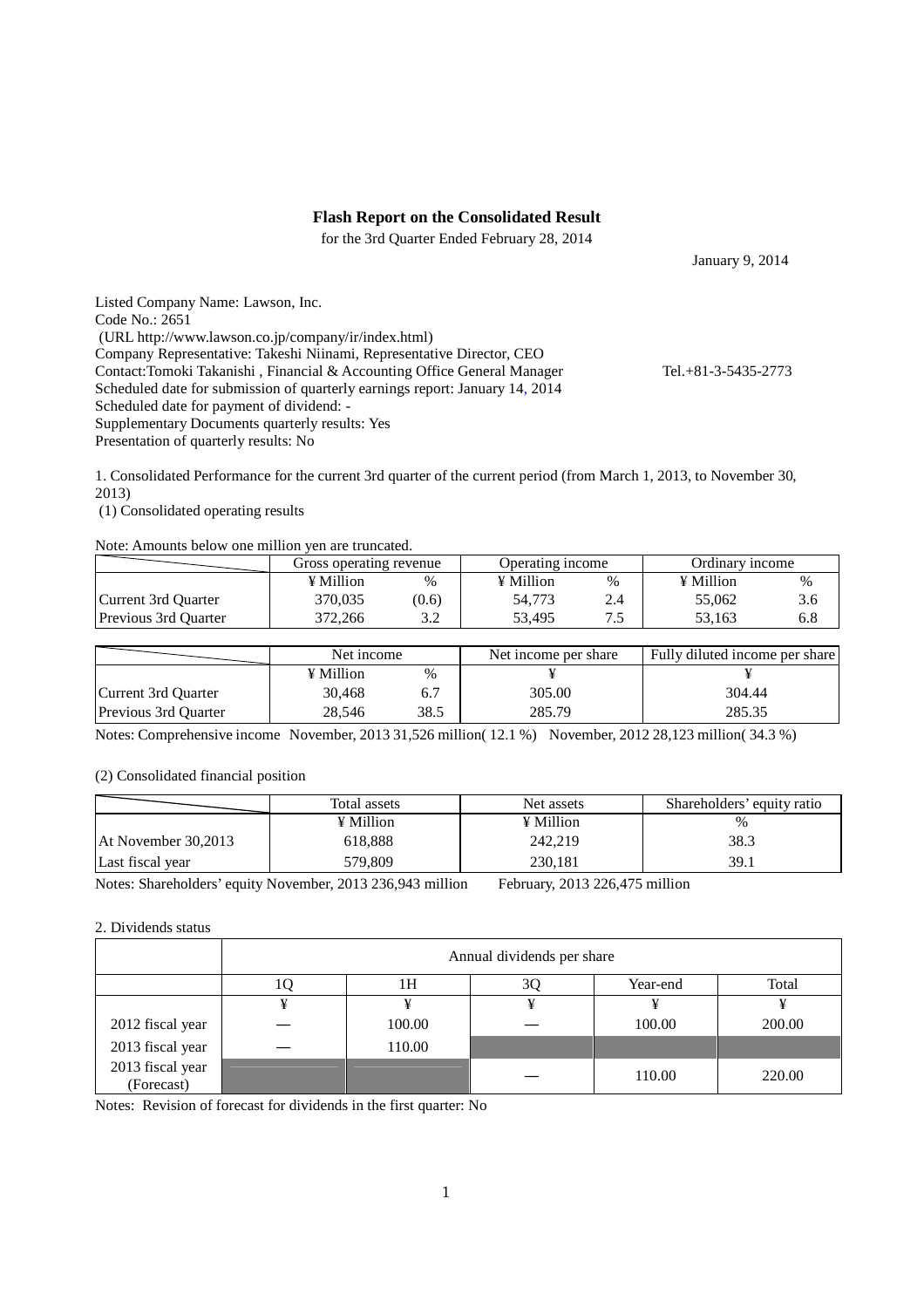3. Forecast Consolidated Performance for 2013 fiscal year (from March 1, 2013, to February 28, 2014)

|                  | Gross operating revenue |      | Operating income |       | Ordinarv income |      | Net income |      |
|------------------|-------------------------|------|------------------|-------|-----------------|------|------------|------|
|                  | ¥ Million               | $\%$ | ¥ Million        | %     | ¥ Million       | $\%$ | ¥ Million  | $\%$ |
| 2013 fiscal year | 503,000                 | ىر ب | 70,000           | ، ، ب | 68.400          | 3.8  | 35.900     | 8.2  |

Reference: Forecast net profit per share for the 2013 fiscal year: 359.36yen

Note: Revision of forecasts for consolidated performance during the first half: No

### 4. Notes

(1) Change in important subsidiaries during the period (Changes in certain specified subsidiaries resulting in revised scope of consolidation): No

(2) Adoptions of special accounting methods in presentation of quarterly financial statements: No

(3) Changes in accounting policies, changes in accounting estimation, retrospective restatement

1. Changes of accounting policies associated with revision in accounting standards: Yes

- 2. Other changes: No
- 3. Changes in accounting estimation: Yes
- 4. Retrospective restatement: No

(4) Number of issued shares:

- i) The number of the stocks issued in the end of term November, 2013: 100,300,000 February, 2013: 100,300,000
- ii) The number of treasury shares in the end of term November, 2013: 400,978 February, 2013: 406,853
- iii) Average number of shares during the term November, 2013: 99,896,486 November, 2012: 99,886,354

Note: Disclosure of progress of quarterly review procedures

At the time of disclosure of this quarterly flash report, review procedures for quarterly earnings reports based on the Financial Instruments and Exchange Act were being performed.

Note: Terms of use for financial forecasts, and other special notes

Forward-looking statements presented in this material such as financial forecasts are based on currently available information and certain presumptions deemed to be reasonable as of the date of announcement. They are not intended to guarantee the Company's achievement. Actual results may differ significantly from these forecasts due to many factors. For preconditions of these financial forecasts and notes concerning their use, please refer to "1. Review of Operations, (3) Qualitative Information Regarding Consolidated Financial Forecasts" on page 8.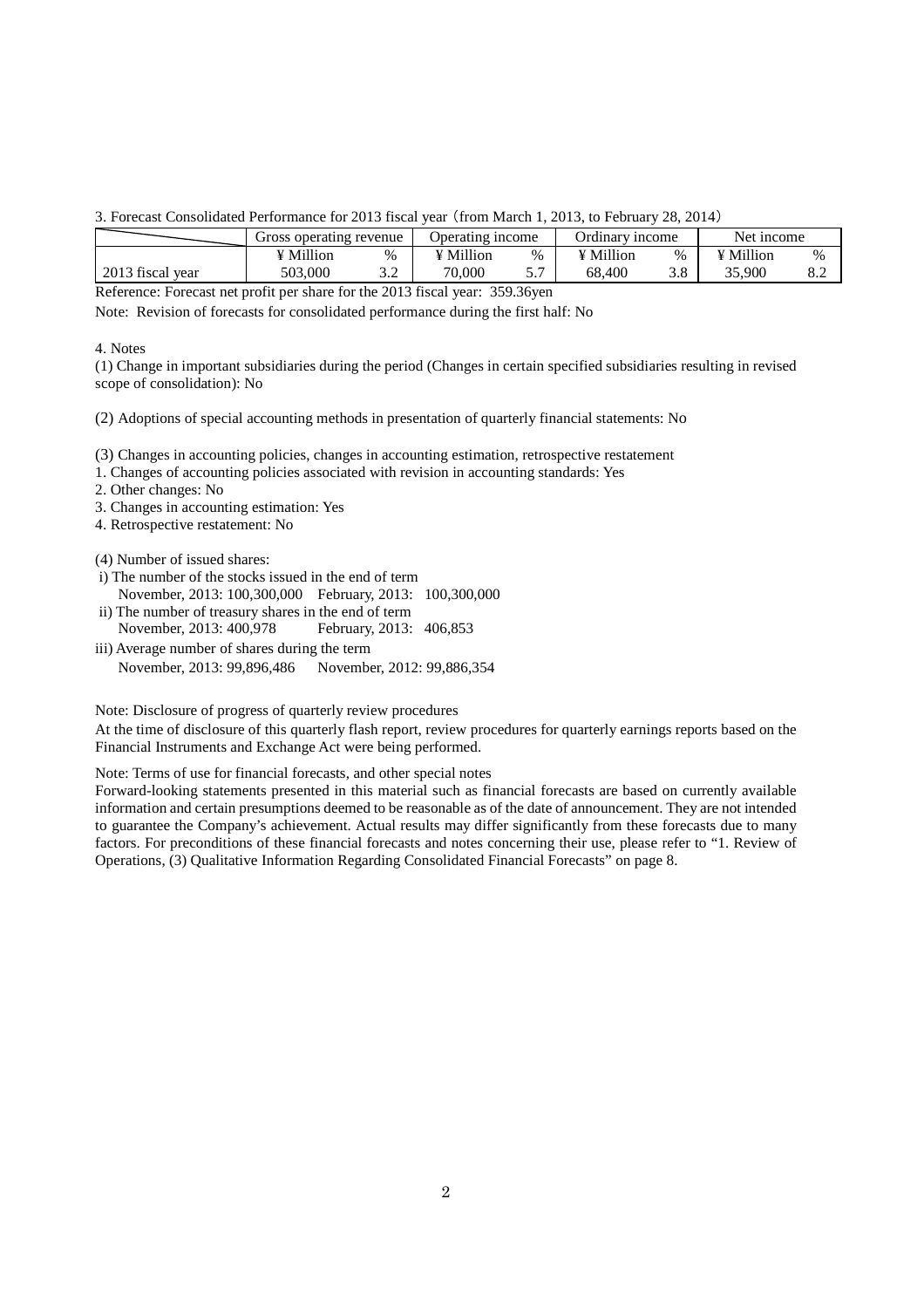# **1**.**Review of Operations**

#### (1) Review of Operating Results

During the first nine months of fiscal 2013, the period from March 1 to November 30, 2013, the Lawson Group (hereinafter, the "Group") implemented measures to reinforce its social infrastructure function that provides essential items and services at the local level with the aim of realizing the Group's corporate philosophy of "Creating Happiness and Harmony in our Communities." Based on its analysis of purchase data retrieved from the multi-partner loyalty program, Ponta, the Group focused on customer relationship management (CRM) and supply chain management (SCM) in order to offer a merchandise assortment that meets the specific needs of customers in each neighborhood.

As a result, for the first nine months of fiscal 2013 on a consolidated basis, gross operating revenue decreased by 0.6% from the corresponding period of the previous fiscal year to ¥370,035 million owing to a decline of ¥18,926 million in net sales, which offset an increase of ¥16,695 million in operating revenue resulting from an increase in the number of franchised stores and a decrease in the number of company-operated stores. Although cost of sales fell ¥14,071 million owing to the decrease in the number of company-operated stores, selling, general and administrative expenses grew ¥10,563 million, up 5.1% year on year, to ¥217,266 million, driven by a rise in rents and depreciation.

As a result, operating income rose ¥1,277 million, up 2.4% year on year, to ¥54,773 million. Ordinary income rose ¥1,898 million, up 3.6% year on year, to ¥55,062 million. Net income rose ¥1,921 million, up 6.7% year on year, to ¥30,468 million.

Operating results by business segment are as follows.

### (Convenience Store Operations)

The status of merchandise and services, store operations, store development and other aspects of Convenience Store Operations for the first nine months fiscal 2013 is outlined as follows.

#### [Merchandise and Service Strategies]

On the merchandising front, we continued to strengthen our evening and nighttime merchandise assortment by expanding our lineup of ready-made meals, including carbohydrate-based foods and fast foods, in order to enhance satisfaction of customers visiting our stores in and after evening hours.

In an effort to improve store profitability, we continued to fortify our lineup of fast foods. With the launch of top-selling products such as "Ohgon-Chicken" (tender and juicy fried chicken with a golden, crispy crust) fast foods recorded robust sales. The number of stores equipped with MACHI café offering freshly brewed coffee reached 6,380 as of November 30, 2013. The number of stores with MACHI café, which was first launched in fiscal 2011, will be expanded to about 8,000 by the end of this fiscal year. At the same time, starting with regions where MACHI café has been installed, publicity will be strengthened in phases through TV commercials and other means to further enhance customer recognition. In addition, we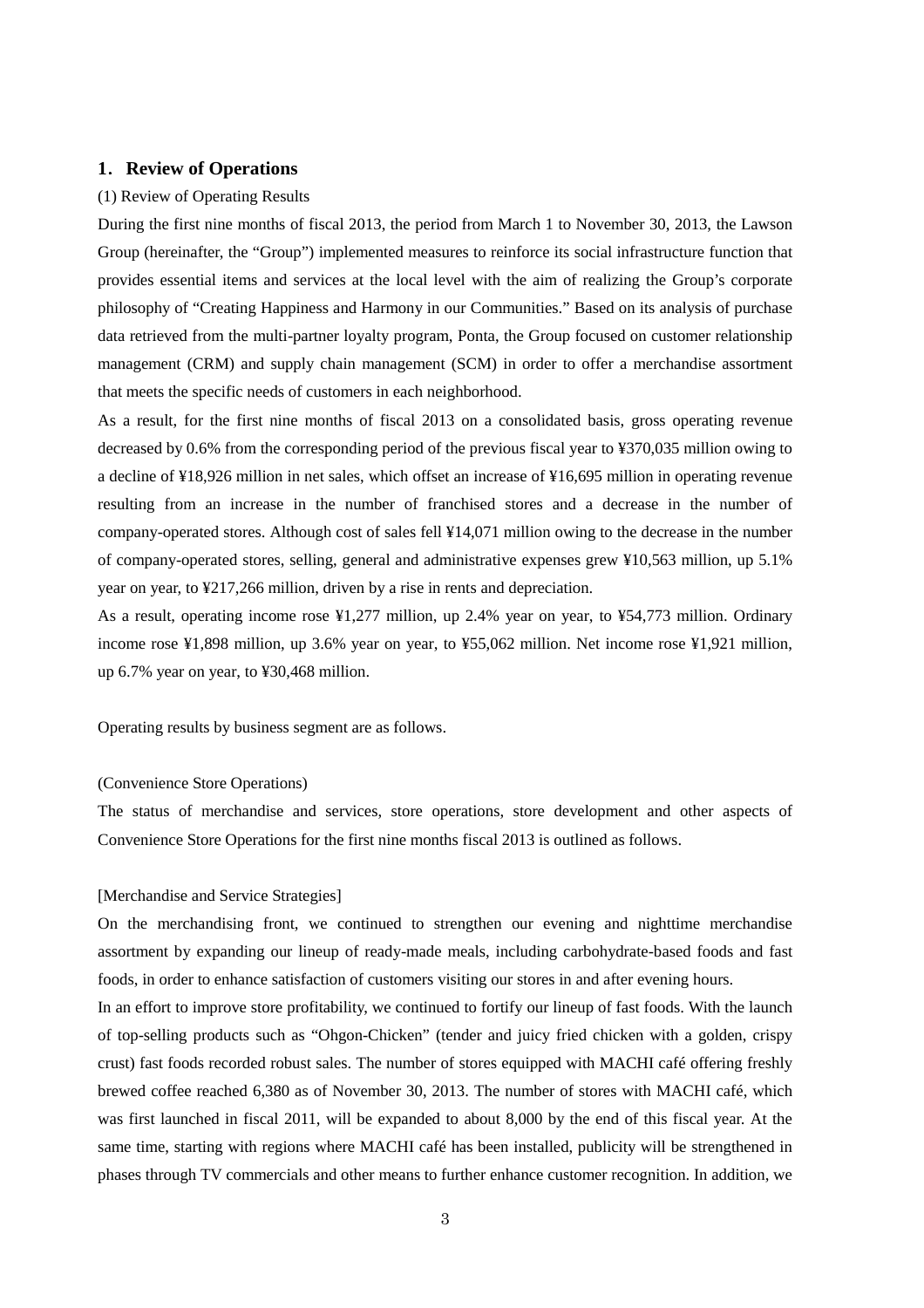have steadily installed a kitchen facility named Machikado Chubo in more stores, aiming to offer freshly prepared dishes. The number of stores with the in-store kitchen facility has reached 1,846 as of November 30, 2013, and they are becoming increasingly popular among customers.

In order to achieve sustainable growth leveraged by our differentiation strategy, we have set a mid-term vision to focus on the "health" of customers in our communities. We have begun taking actions for this initiative to help customers lead healthier lifestyles. we are reinforcing product development of health-related foods, including stepping up marketing efforts for low carbohydrate-containing products such as bran<sup> $*1$ </sup> bread and expanding our merchandise assortment of pre-cut vegetables and other perishable foods. We will further promote development of high quality perishable products by taking advantage of our unique strengths such as the Nakashima Farming Method<sup>\*2</sup>, one of the most prominent mineral farming methods in Japan, as well as Lawson Farms. Furthermore, we have been implementing rigorous initiatives to manage the health condition of our employees since last year as part of our corporate drive to promote good health. Our focus on health will be further strengthened as an approach adopted throughout the entire Lawson chain including franchised stores.

To expand our customer base, we continued to reinforce our merchandise assortment of foods delivered on a daily basis and processed foods that are purchased in combination with fresh foods, especially at stores focusing on perishable products. Also, as part of its measures to boost its perishable-foods-related business, the Company is planning to acquire the Group's store-related assets including franchise agreements for LAWSON STORE 100 fresh foods convenience stores as of February 1, 2014. By thus centralizing the chain-store-related back-office tasks within the Group, including management of store assets and promotion of franchising, we will strive to launch more stores tailored to the customer needs of each neighborhood and implement efficient area strategies.

\*1 Bran: The external layer of wheat. Contains abundant nutrition including dietary fiber, iron, calcium, magnesium, zinc, and copper. The food is noted for its low level of carbohydrate.

\*2 Nakashima Farming Method: A cultivation method that supplies appropriate nutrients in accordance with the growth status of crops and the nutritional balance of the soil (mineral balance). Uses techniques for developing healthy soil based on diagnosis of soil conditions in conjunction with techniques to control the growth process of crops to maintain healthy growth.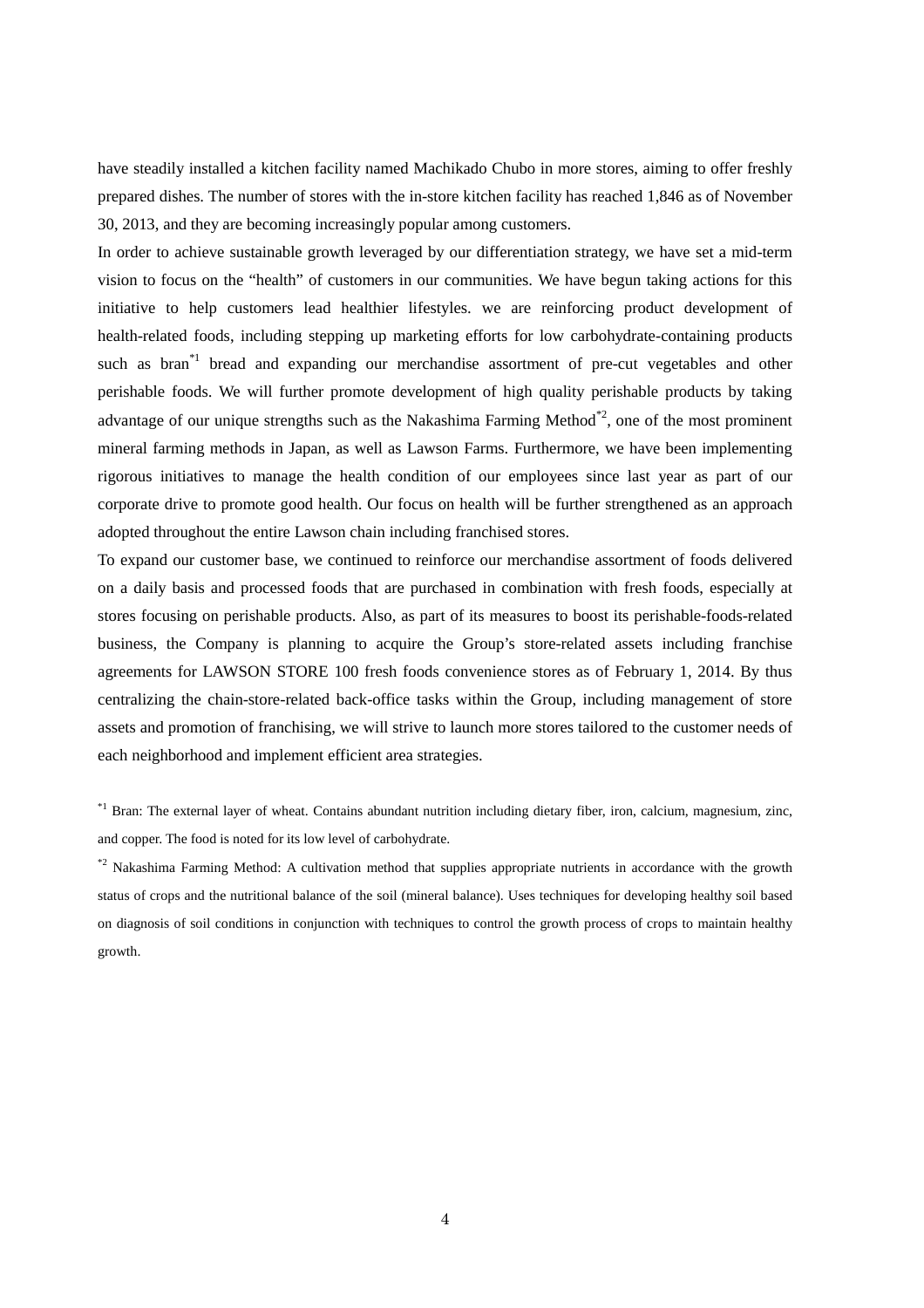| Fiscal period         | Previous 3rd Quarter                                               |                                    | Current 3rd Quarter                |               |  |
|-----------------------|--------------------------------------------------------------------|------------------------------------|------------------------------------|---------------|--|
|                       |                                                                    | March 1, 2012 to November 30, 2012 | March 1, 2013 to November 30, 2013 |               |  |
|                       | <b>Sales</b><br>Percentage of<br>(Millions of yen)<br>Total $(\%)$ |                                    | <b>Sales</b>                       | Percentage of |  |
|                       |                                                                    |                                    | (Millions of yen)                  | Total $(\%)$  |  |
| Product group         |                                                                    |                                    |                                    |               |  |
| Processed foods       | 812,201                                                            | 56.0                               | 814,329                            | 55.0          |  |
| <b>Fast foods</b>     | 283,696                                                            | 19.6                               | 311,060                            | 21.0          |  |
| Daily delivered foods | 207,982                                                            | 14.3                               | 209,531                            | 14.2          |  |
| Nonfood products      | 146,699                                                            | 10.1                               | 144,642                            | 9.8           |  |
| Total                 | 1,450,579                                                          | 100.0                              | 1,479,564                          | 100.0         |  |

[Breakdown of sales at chain stores by merchandise category]

Note: The above figures represent sales of convenience stores managed by the Group.

In sales promotions, we implemented a point-reward campaign targeting Ponta members to encourage purchasing with the aim of increasing the rate of repeat visits.

Total Ponta members reached 59 million as of November 30, 2013, including members that joined through other participating companies. The sales ratio of Ponta members reached approximately 49%.

# [Store Operations]

In store operations, by using the store-by-store analysis reports formulated based on Ponta members' data, which we started distributing to franchised stores in March, we encouraged sharing of initiatives and knowledge among all stores and continued striving to achieve merchandise assortment and store features tailored to each store.

Furthermore, we have also continued implementing measures to streamline our order placement procedures and reduce lost opportunities. Going forward, we will further push forward with our efforts to achieve merchandise assortment that suits customers visiting each store by leveraging Ponta members' data and implementing shelf allocation tailored to the locational characteristics of each store.

## [Store Development and Store Format Strategy]

In opening new stores, the Group has set itself apart from the excessive store-opening of the competition that is prevalent in the convenience store industry by strictly adhering to its proprietary standards for opening stores that focus on maximized return on investment (ROI) and prioritizing profitability.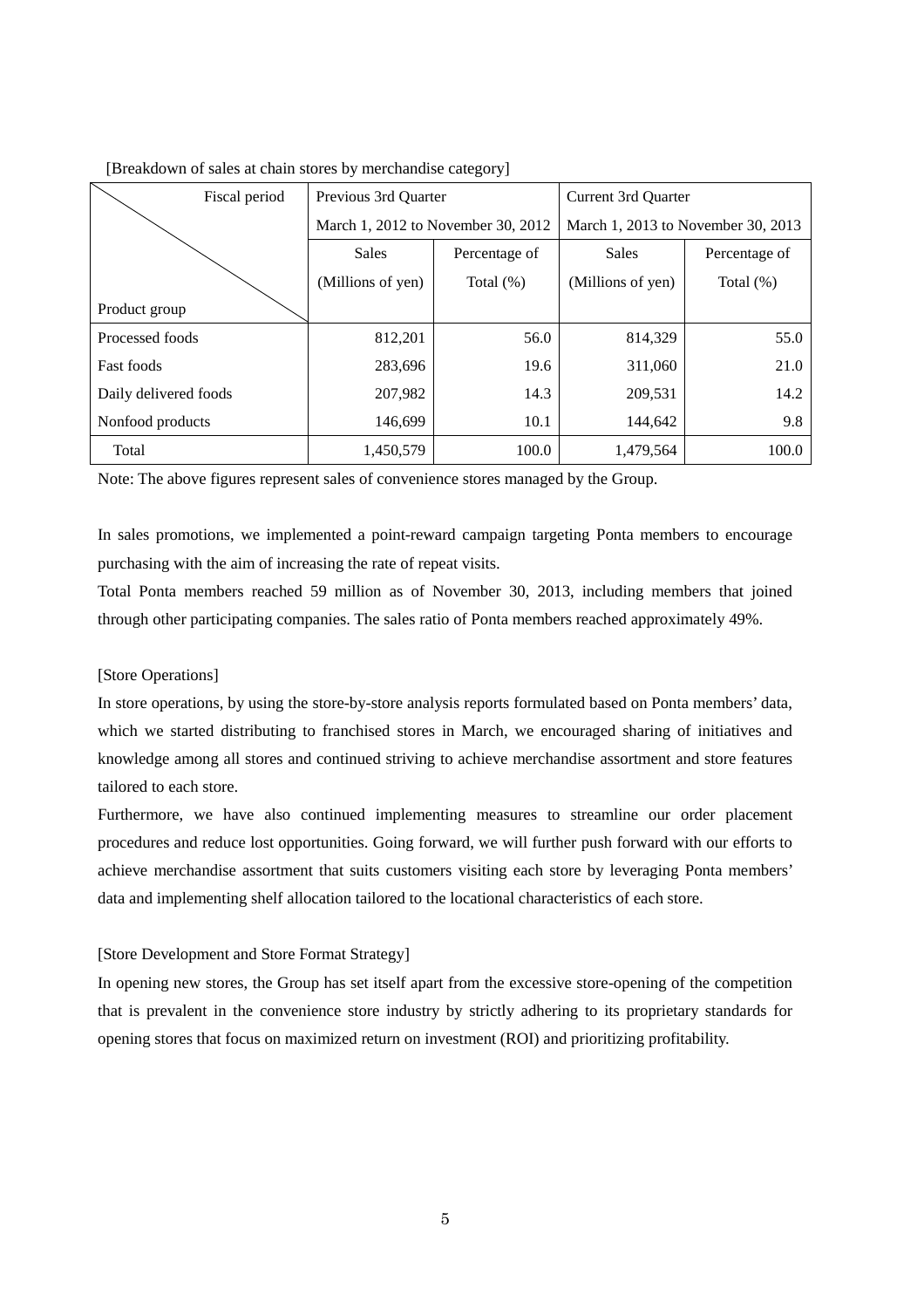### [Change in the Total Number of Stores]

|                        | Total stores as of Change during |             | Total stores as of |
|------------------------|----------------------------------|-------------|--------------------|
|                        | February 28, 2013                | fiscal year | November 30, 2013  |
| <b>LAWSON</b>          | 9,642                            | 309         | 9,951              |
| <b>NATURAL LAWSON</b>  | 110                              | (3)         | 107                |
| <b>LAWSON STORE100</b> | 1,224                            | (12)        | 1,212              |
| Total                  | 10,976                           | 294         |                    |

[Distribution of Stores in Japan by Region (As of November 30, 2013)]

| Prefecture | Number    | Prefecture | Number<br>Prefecture | Number   | Prefecture | Number    | Prefecture | Number    |           |
|------------|-----------|------------|----------------------|----------|------------|-----------|------------|-----------|-----------|
|            | of stores |            | of stores            |          | of stores  |           | of stores  |           | of stores |
| Hokkaido   | 596       | Saitama    | 476                  | Mie      | 107        | Okayama   | 139        | Saga      | 63        |
| Aomori     | 197       | Chiba      | 450                  | Ishikawa | 99         | Hiroshima | 166        | Nagasaki  | 99        |
| Akita      | 178       | Ibaraki    | 133                  | Toyama   | 183        | Yamaguchi | 116        | Oita      | 157       |
| Iwate      | 158       | Tokyo      | 1,556                | Fukui    | 104        | Tottori   | 105        | Kumamoto  | 107       |
| Miyagi     | 213       | Kanagawa   | 827                  | Kyoto    | 266        | Shimane   | 107        | Miyazaki  | 94        |
| Yamagata   | 69        | Shizuoka   | 209                  | Shiga    | 139        | Kagawa    | 110        | Kagoshima | 119       |
| Fukushima  | 92        | Yamanashi  | 99                   | Nara     | 100        | Ehime     | 175        | Total     | 11,270    |
| Niigata    | 119       | Nagano     | 151                  | Wakayama | 114        | Tokushima | 115        |           |           |
| Tochigi    | 132       | Aichi      | 529                  | Osaka    | 1,000      | Kochi     | 66         |           |           |
| Gunma      | 86        | Gifu       | 139                  | Hyogo    | 605        | Fukuoka   | 406        |           |           |

The number of LAWSON STORE 100 fresh foods convenience stores reached 1,212 as of November 30, 2013. Conversion of company-operated stores into franchised stores is steadily progressing. In addition, the number of fresh food-type LAWSON stores, which are enhanced conventional LAWSON stores with a stronger assortment of perishable foods and daily delivered foods, totaled 6,191 as of November 30, 2013.With the aim of steadily supplying high-quality products, we are operating 10 Lawson Farms as of November 30, 2013 in Japan, which are partially funded by the Group, and are selling fresh vegetables produced at these farms primarily at fresh food-type convenience stores.

The number of LAWSON chain stores operated in Kagoshima Prefecture by Lawson Minamikyushu, Inc. reached 82 as of November 30, 2013. The number of LAWSON chain stores operated in Kumamoto Prefecture by Lawson Kumamoto, Inc. stood at 24 as of November 30, 2013. And the number of LAWSON chain stores operated in Okinawa Prefecture by Lawson Okinawa, Inc., our equity-method affiliate, totaled 160 as of November 30, 2013.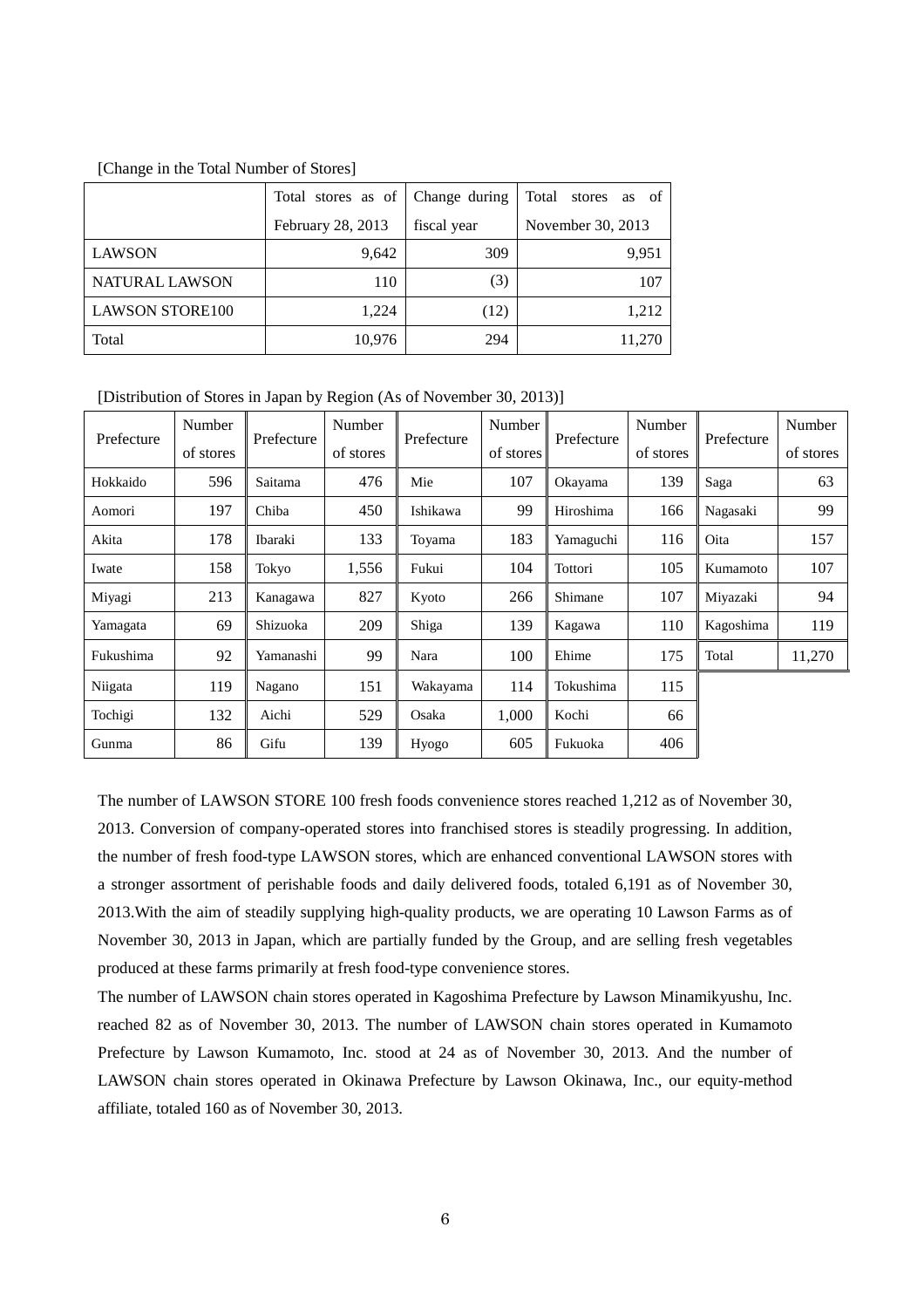(Overseas Operations)

In the People's Republic of China, the Group's operating companies shown on the following table have opened stores in Shanghai, Chongqing, Dalian, and Beijing. In May 2013, we established Beijing Lawson, Inc. which opened two stores in August. In Indonesia, PT MIDI UTAMA INDONESIA Tbk, in which Lawson Asia Pacific Holdings Ptd. Ltd. (hereinafter, "LAP"), our Asian umbrella subsidiary in Singapore, holds a 30% stake, operates Lawson stores. In Thailand, Saha Lawson Co., Ltd. (hereinafter, "Saha Lawson"), a joint venture between LAP and the SAHA Group, Thailand's leading distributor of consumer goods, operates stores under the store brand of LAWSON108. Starting the second quarter, Saha Lawson's financial performance has been posted on the Group's consolidated profit and loss statement. The number of LAWSON stores operated by Lawson USA Hawaii, Inc. in Hawaii, U.S.A. reached 4 as of November 30, 2013.

|                               |                    | Number of stores | Change         | Number of stores |
|-------------------------------|--------------------|------------------|----------------|------------------|
| Company                       | Country/region     | (As of February  | during fiscal  | (As of November  |
|                               |                    | 28, 2013)        | year           | 30, 2013         |
| Shanghai Hualian Lawson, Inc. | Shanghai, China    | 305              | (9)            | 296              |
| Chongqing Lawson, Inc.        | Chongqing, China   | 49               | 26             | 75               |
| Dalian Lawson, Inc.           | Dalian, China      | 8                | 7              | 15               |
| Beijing Lawson, Inc.          | Beijing, China     | ۰                | 5              | 5                |
| Saha Lawson Co., Ltd.         | Bangkok, Thailand  |                  | 24             | 24               |
| PT MIDI UTAMA INDONESIA Tbk   | Capital City of    | 83               | (20)           | 63               |
|                               | Jakarta and its    |                  |                |                  |
|                               | suburbs, Indonesia |                  |                |                  |
| Lawson USA Hawaii, Inc.       | Hawaii, U.S.A.     | $\mathfrak{D}$   | $\overline{2}$ | 4                |
| Total                         |                    | 447              | 35             | 482              |

[Distribution of LAWSON Brand Stores Overseas by Region (As of November 30, 2013)]

\*Saha Lawson Co., Ltd. possesses 242 stores under the "108 Shop" brand in addition to the LAWSON 108 stores above.

#### (Other Businesses)

In addition to Convenience business and Overseas business, the Group is involved in the Entertainment  $\&$ Home Convenience business, and other businesses.

Lawson HMV Entertainment, Inc., our consolidated subsidiary that operates Entertainment & Home Convenience business posted a solid performance led by an increase in ticket sales of concerts, events and leisure activities.

Lawson ATM Networks, Inc., which operates a financial services-related business, started providing financial services for Shinsei Bank and the Chukyo Bank in October 2013 and for JA Bank and JF Marine Bank in November 2013. A solid financial performance was displayed by Lawson ATM Networks, with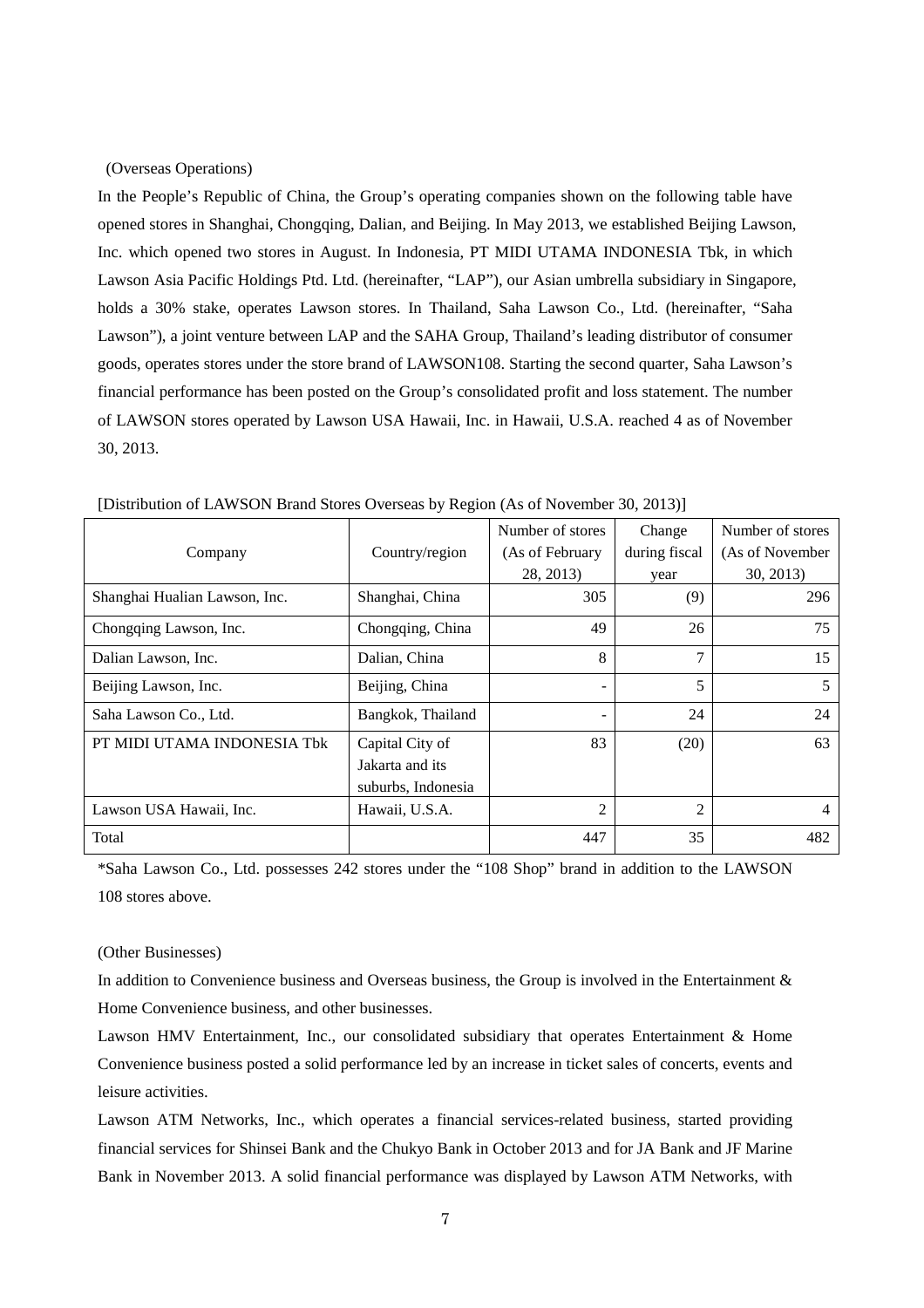the total number of its financial institution partners reaching 66 nationwide including online banks and the number of ATMs installed nationwide totaling 10,032 as of November 30, 2013.

### (2) Qualitative Information Regarding Changes in Consolidated Financial Indicators

As of November 30, 2013, total current assets stood at ¥204,408 million yen, climbing ¥24,112 million from February 28, 2013, the end of the previous fiscal year. This reflected an increase of ¥9,203 million in accounts receivable-due from franchised stores, primarily owing to procurement of year-end holiday season merchandise by these stores. Noncurrent assets grew ¥14,967 million from February 28, 2013 to ¥414,480 million, mainly owing to an increase of ¥16,758 million in property and store equipment resulting from opening of new stores. Consequently, total assets climbed ¥39,079 million from the end of the previous fiscal year to ¥618,888 million.

As of November 30, 2013, total current liabilities increased ¥18,544 million from the end of the previous fiscal year to ¥258,338 million, mainly reflecting an increase of ¥15,447 million in accounts payable-trade owing to a rise in the number of stores and total procurement value across the entire chain. Noncurrent liabilities stood at ¥118,331 million, growing ¥8,497 million from February 28, 2013, mainly owing to lease obligations growing ¥8,749 million due to opening of new stores. Consequently, total liabilities increased ¥27,042 million from the end of the previous fiscal year to ¥376,669 million.

As of November 30, total net assets stood at ¥242,219 million, climbing ¥12,037 million from February 28, 2013. This was mainly due to an increase resulting from a first nine months' net income of ¥30,468 million, a decrease resulting from payment of ¥20,978 million in dividends, foreign currency translation adjustments of ¥1,149 million, and a growth of ¥1,425 million in minority interests. Consequently, shareholders' equity ratio amounted to 38.3%, down from 39.1% as of the end of the previous fiscal year.

(3) Qualitative Information Regarding Consolidated Financial Forecasts The financial forecasts announced on October 8, 2013 remain unchanged.

## **2**.**Other**

- (1) Change in important subsidiaries during the period (Changes in certain specified subsidiaries resulting in revised scope of consolidation): No
- (2) Adoptions of accounting methods particular to presentation of quarterly financial statements: No

(3) Changes in accounting policies, changes in accounting estimation, retrospective restatement: Yes (Changes in accounting policies that are difficult to differentiate from changes in accounting estimation) Pursuant to an amendment in the Corporation Tax Act, the Company and its domestic consolidated subsidiaries have changed their depreciation method with respect to properties and store equipment acquired on and after March 1, 2013, starting from the first quarter of the consolidated fiscal 2013 under review. The impact of this change on operating income, ordinary income, and income before income taxes and minority interests for the consolidated the first nine months fiscal 2013 is minimal.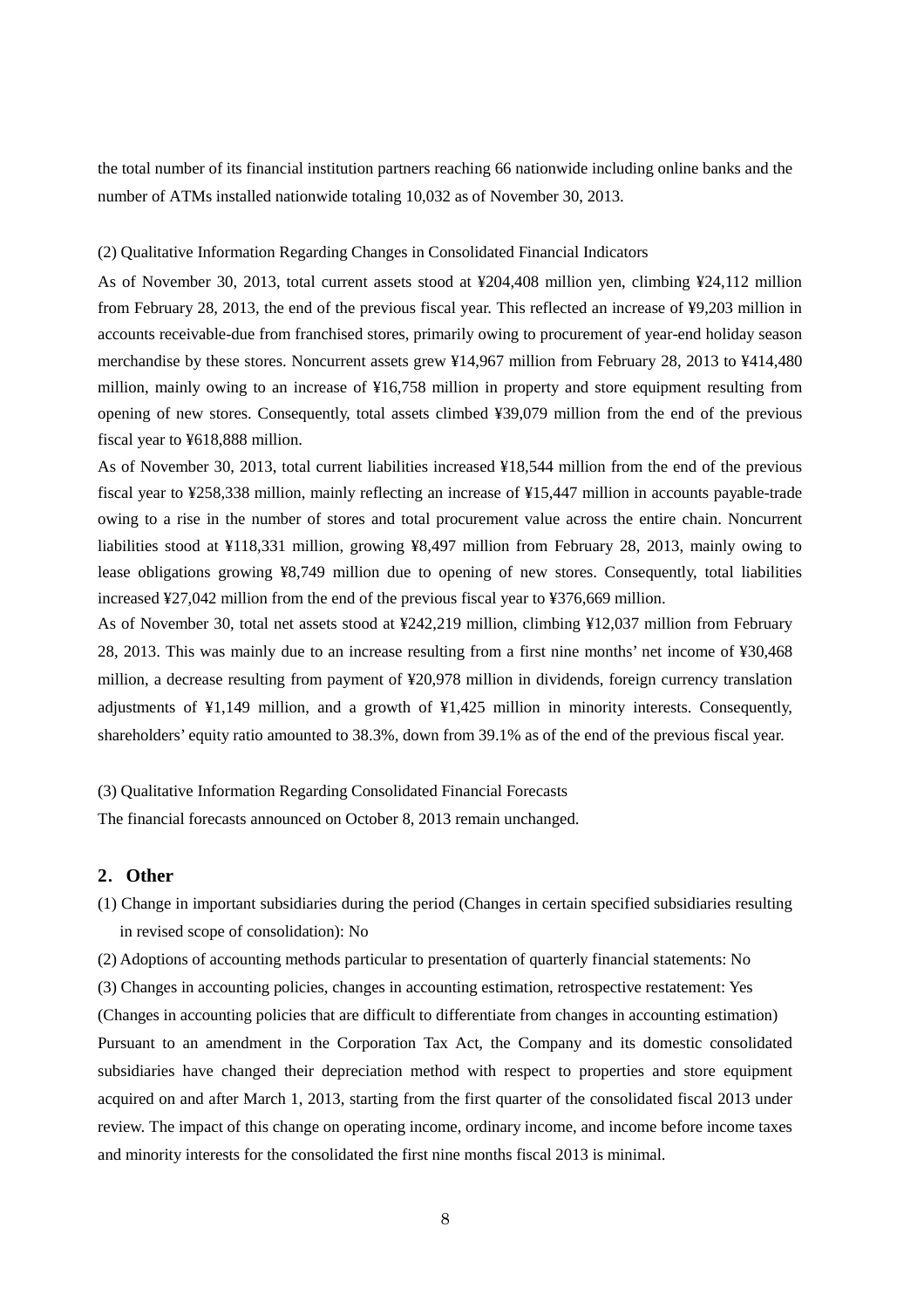# **3. Consolidated Financial Statements etc.**

(1)Consolidated Balance Sheets (Unaudited)

As of November 30, 2013 and February 28, 2013 (Millions of yen)

|                                                | February 28, 2013 | November 30, 2013 |
|------------------------------------------------|-------------------|-------------------|
| <b>Current assets:</b>                         |                   |                   |
| Cash and deposits                              | 84,770            | 82,596            |
| Accounts receivable-due from franchised stores | 25,374            | 34,577            |
| Merchandise                                    | 8,963             | 10,158            |
| Accounts receivable-other                      | 46,008            | 53,433            |
| Deferred tax assets                            | 4,656             | 3,445             |
| Other                                          | 11,804            | 22,033            |
| Allowance for doubtful accounts                | (1,281)           | (1, 836)          |
| <b>Total</b>                                   | 180,296           | 204,408           |
| <b>Noncurrent assets:</b>                      |                   |                   |
| Property and store equipment:                  |                   |                   |
| Buildings and structures                       | 242,934           | 260,065           |
| Accumulated depreciation                       | (124, 562)        | (133, 807)        |
| Buildings and structures, net                  | 118,372           | 126,257           |
| Vehicles, tools, furniture and fixtures        | 67,399            | 66,868            |
| Accumulated depreciation                       | (52, 637)         | (54,031)          |
| Vehicles, tools, furniture and fixtures, net   | 14,761            | 12,837            |
| Lease assets                                   | 96,251            | 117,280           |
| Accumulated depreciation                       | (30, 452)         | (41, 712)         |
| Lease assets, net                              | 65,799            | 75,567            |
| Other                                          | 10,205            | 11,234            |
| <b>Subtotal</b>                                | 209,138           | 225,897           |
| <b>Intangible assets:</b>                      |                   |                   |
| Software                                       | 23,914            | 20,350            |
| Goodwill                                       | 9,683             | 9,835             |
| Other                                          | 491               | 498               |
| <b>Subtotal</b>                                | 34,089            | 30,684            |
| <b>Investments and other assets:</b>           |                   |                   |
| Long-term loans receivable                     | 34,580            | 33,449            |
| Guarantee deposits                             | 86,109            | 86,008            |
| Deferred tax assets                            | 16,215            | 16,973            |
| Other                                          | 20,596            | 22,535            |
| Allowance for doubtful accounts                | (1,217)           | (1,067)           |
| <b>Subtotal</b>                                | 156,285           | 157,898           |
| <b>Total</b>                                   | 399,513           | 414,480           |
| <b>Total assets</b>                            | 579,809           | 618,888           |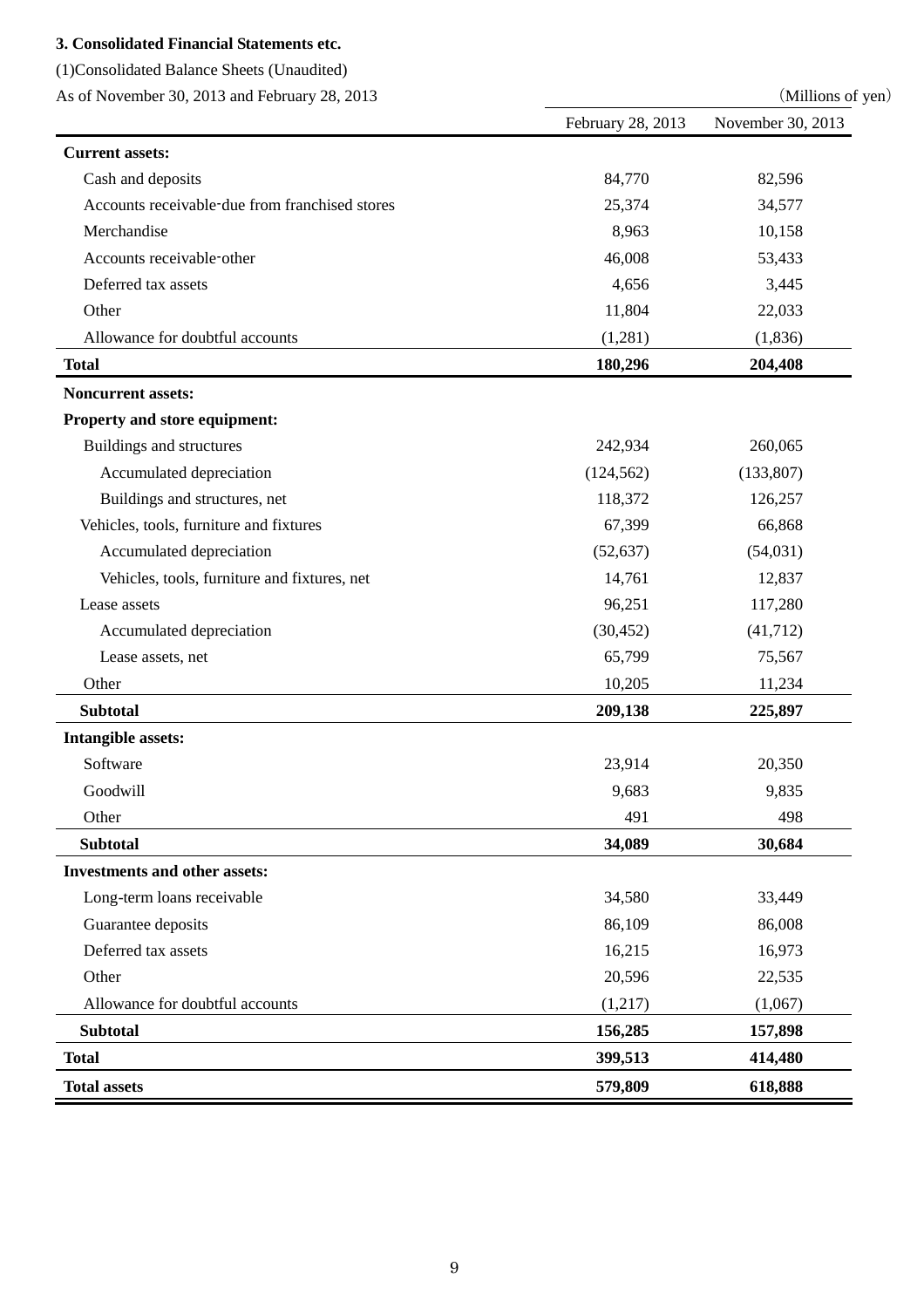|                                                         |                   | (Millions of yen) |
|---------------------------------------------------------|-------------------|-------------------|
|                                                         | February 28, 2013 | November 30, 2013 |
| <b>Current liabilities:</b>                             |                   |                   |
| Accounts payable-trade                                  | 87,187            | 102,635           |
| Accounts payable-due to franchised stores               | 1,403             | 1,222             |
| Short-term loans payable                                | 1,431             | 680               |
| Lease obligations                                       | 14,489            | 16,120            |
| Accounts payable-other                                  | 26,105            | 31,170            |
| Income taxes payable                                    | 14,474            | 7,233             |
| Deposits received                                       | 87,529            | 91,466            |
| Provision for bonuses                                   | 2,544             | 1,289             |
| Provision for point card certificates                   | 215               | 146               |
| Other                                                   | 4,412             | 6,374             |
| <b>Total</b>                                            | 239,794           | 258,338           |
| <b>Noncurrent liabilities:</b>                          |                   |                   |
| Lease obligations                                       | 47,207            | 55,956            |
| Provision for retirement benefits                       | 9,898             | 10,827            |
| Provision for retirement benefits to executive officers | 332               | 393               |
| Long-term guarantee deposited                           | 34,804            | 32,806            |
| Asset retirement obligations                            | 16,682            | 17,565            |
| Other                                                   | 907               | 781               |
| <b>Total</b>                                            | 109,833           | 118,331           |
| <b>Total liabilities</b>                                | 349,627           | 376,669           |
| Shareholders' equity:                                   |                   |                   |
| Capital stock                                           | 58,506            | 58,506            |
| Capital surplus                                         | 47,718            | 47,731            |
| Retained earnings                                       | 121,154           | 130,644           |
| Treasury stock                                          | (1, 593)          | (1,575)           |
| <b>Total shareholders' equity</b>                       | 225,785           | 235,307           |
| Accumulated other comprehensive income:                 |                   |                   |
| Valuation difference on available-for-sale securities   | 78                | (125)             |
| Revaluation reserve for land                            | (567)             | (567)             |
| Foreign currency translation adjustment                 | 1,179             | 2,329             |
| Total accumulated other comprehensive income            | 690               | 1,635             |
| <b>Subscription rights to shares</b>                    | 427               | 571               |
| <b>Minority interests</b>                               | 3,279             | 4,704             |
| <b>Total net assets</b>                                 | 230,181           | 242,219           |
| <b>Total liabilities and net assets</b>                 | 579,809           | 618,888           |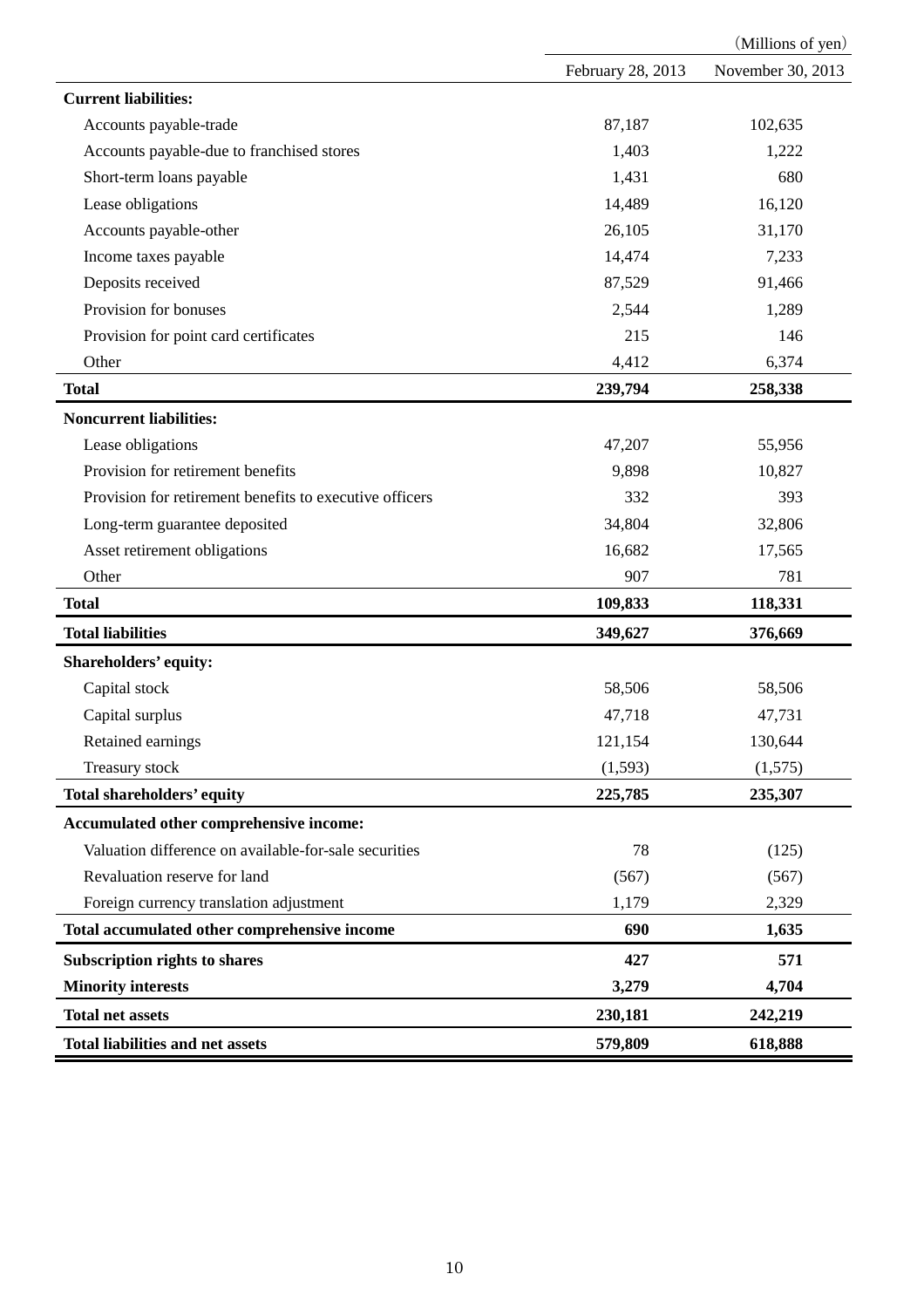(2) Consolidated Statements of Income and Consolidated Statements of Comprehensive Income (Unaudited)

Consolidated Statements of Income (Unaudited)

For the 3rd Quarter of the fiscal year (From March 1, 2012 to November 30, 2012) (From March 1, 2013 to November 30, 2013)

|                                                   |                   | (Millions of yen) |
|---------------------------------------------------|-------------------|-------------------|
|                                                   | November 30, 2012 | November 30, 2013 |
| <b>Gross operating revenue</b>                    | 372,266           | 370,035           |
| <b>Net sales</b>                                  | 149,103           | 130,177           |
| Cost of sales                                     | 112,067           | 97,996            |
| <b>Gross profit</b>                               | 37,035            | 32,180            |
| Income from franchised stores                     | 175,951           | 184,707           |
| Other                                             | 47,211            | 55,151            |
| <b>Operating revenue</b>                          | 223,162           | 239,858           |
| <b>Operating gross profit</b>                     | 260,198           | 272,039           |
| Selling, general and administrative expenses      | 206,702           | 217,266           |
| <b>Operating income</b>                           | 53,495            | 54,773            |
| Non-operating income and expenses:                |                   |                   |
| Non-operating income:                             | 1,453             | 2,118             |
| Interest income                                   | 553               | 622               |
| Compensation income                               | 151               | 455               |
| Other                                             | 748               | 1,041             |
| Non-operating expenses:                           | 1,785             | 1,829             |
| Interest expenses                                 | 914               | 968               |
| Loss on cancel of lease contracts                 | 329               | 461               |
| Other                                             | 541               | 399               |
| <b>Ordinary income</b>                            | 53,163            | 55,062            |
| <b>Extraordinary income and loss:</b>             |                   |                   |
| <b>Extraordinary income:</b>                      | 324               | 403               |
| Gain on sales of investment securities            | 145               | 403               |
| Gain on bargain purchase                          | 153               |                   |
| Other                                             | 25                |                   |
| <b>Extraordinary loss:</b>                        | 3,859             | 4,322             |
| Loss on retirement of noncurrent assets           | 890               | 1,832             |
| Impairment loss                                   | 2,744             | 2,075             |
| Other                                             | 225               | 415               |
| Income before income taxes and minority interests | 49,628            | 51,143            |
| <b>Income taxes:</b>                              | 20,836            | 20,480            |
| Income taxes-current                              | 18,916            | 19,906            |
| Income taxes-deferred                             | 1,919             | 573               |
| Income before minority interests                  | 28,792            | 30,663            |
| Minority interests in income                      | 245               | 194               |
| Net income                                        | 28,546            | 30,468            |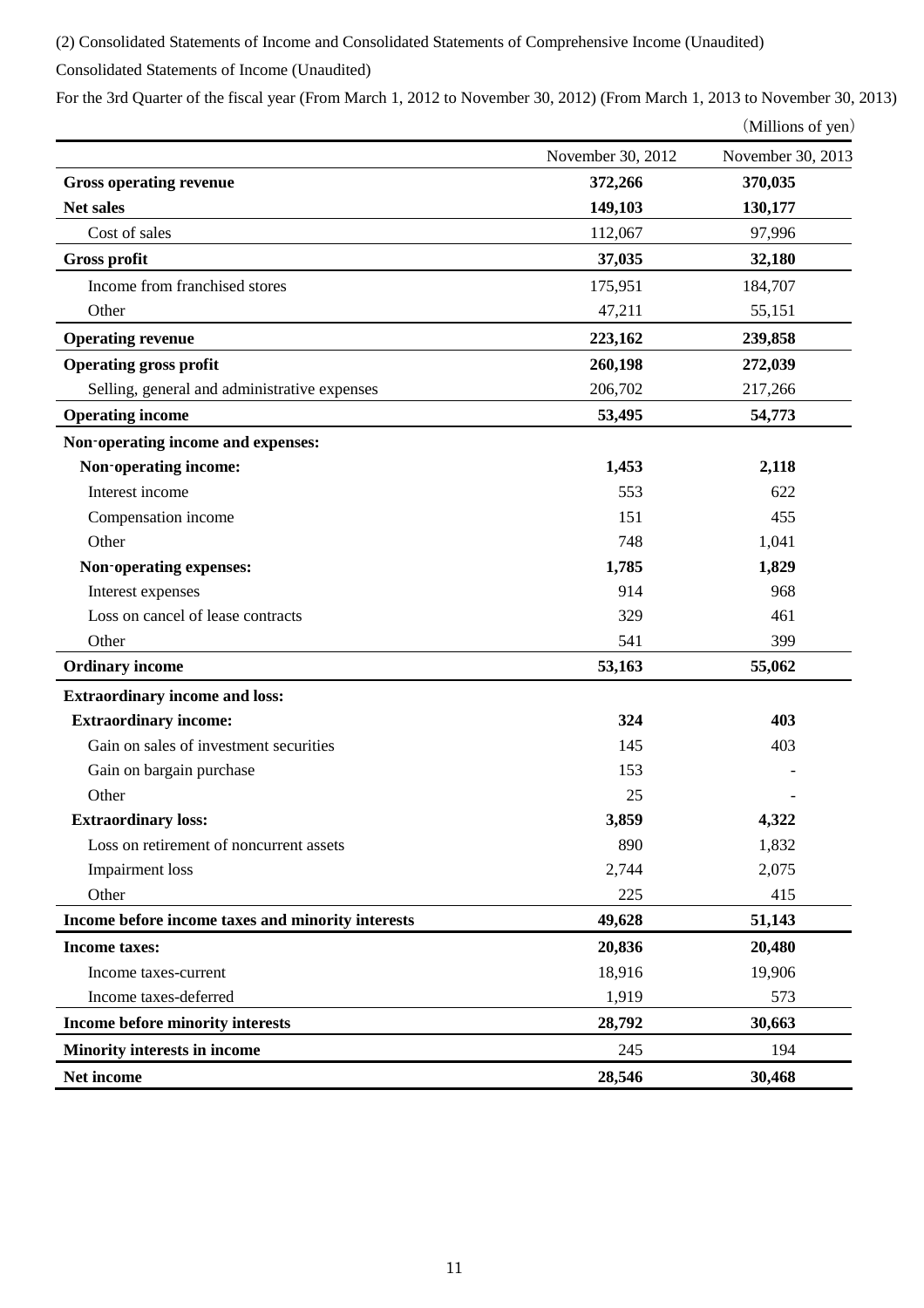# Consolidated Statements of Comprehensive Income (Unaudited)

For the 3rd Quarter of the fiscal year (From March 1, 2012 to November 30, 2012) (From March 1, 2013 to November 30, 2013)

|                                                             |                   | (Millions of yen) |
|-------------------------------------------------------------|-------------------|-------------------|
|                                                             | November 30, 2012 | November 30, 2013 |
| Income before minority interests                            | 28,792            | 30,663            |
| Other comprehensive income                                  |                   |                   |
| Valuation difference on available-for-sale securities       | (52)              | (203)             |
| Foreign currency translation adjustment                     | (66)              | 1,743             |
| Share of other comprehensive income of associates accounted | (550)             | (676)             |
| for using equity method                                     |                   |                   |
| Total other comprehensive income                            | (669)             | 863               |
| <b>Comprehensive income</b>                                 | 28,123            | 31,526            |
| Comprehensive income attributable to                        |                   |                   |
| Owners of the parent                                        | 27,872            | 31,414            |
| Minority interests                                          | 250               | 112               |